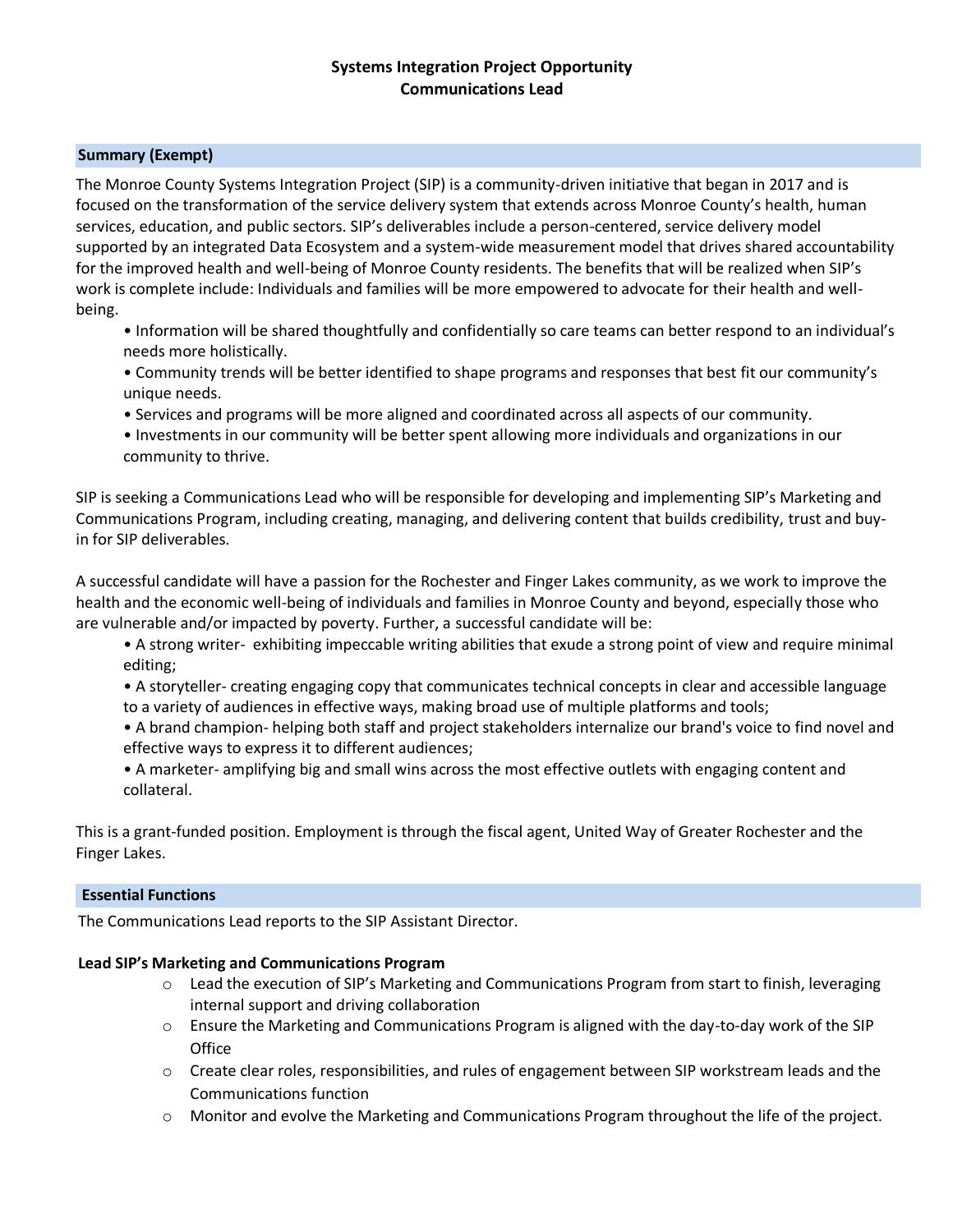# **Maintain the SIP Communication Plan and Associated Deliverables**

- 1. Raise awareness and understanding of SIP and SIP deliverables by developing targeted and tailored messaging that is clear, timely, and relevant to key audiences:
	- $\circ$  Analyze customer insights and trends to develop a communications strategy for each target audience
	- o Leverage a range of easily accessible communication methods (digital and physical) to implement each strategy, including but not limited to:
		- Develop print and media materials
		- Update and maintain SIP website
		- Establish a consistent social media presence
	- o Ensure each audience receives high-value communications no less than once per month
- 2. Provide tactical support to the SIP Engagement Team, so that communication with providers and community members reinforces the project's purpose and long-term goals
	- Develop and adopt clear roles, responsibilities, and processes for working with the Marketing and Communications program
	- Allow Community Engagement to inform traditional communications planning
	- Generate creative tension by harnessing and leveraging the experiences of providers and community members to tell the SIP story
- 3. Formalize the project communication framework (messages, methods, audiences) so that SIP staff and stakeholders can effectively participate in project communications both as senders and receivers of information
- 4. Implement strategies to solicit and respond to feedback from all project participants

# **Maintain SIP Culture**

• Ensure SIP activities and actions reflect SIP cultural priorities: Be Transparent, Be Accountable, Be Community Focused, Be Agile, and Be Respectful and Listen.

# **Perform Other Duties as Assigned**

# **Competencies and Skills**

- Proven track record as a marketing-communications professional
- Ability to impart and transform highly technical information into visuals for easy understanding
- Laser focused on customer/client experiences
- Excellent interpersonal and presentation skills
- Excellent organizational, written and communication skills
- A self-starter with a hands-on, 'make it' mindset and a 'no task is too small' attitude
- Proactive, inquisitive, positive, and collaborative
- Attentive to details
- Project management skills
- Flexible, adapt to change easily

# **Supervisory Responsibility**

This position does not have supervisory responsibility.

#### **Travel**

Travel is primarily local during the business day